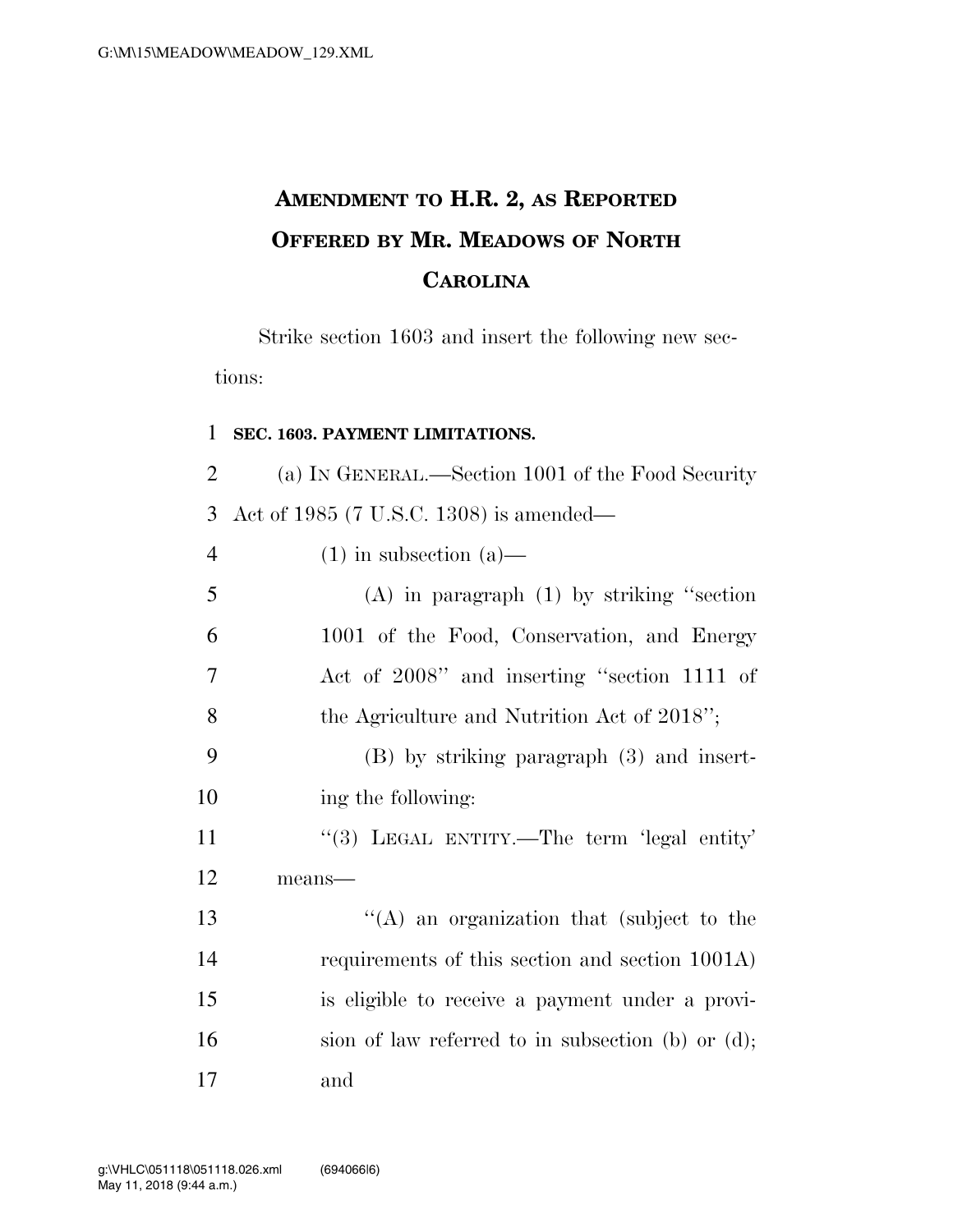1 ''(B) an association, charitable organiza- tion, corporation, estate, general partnership, irrevocable trust or grantor of a revocable trust, joint stock company, limited partnership, lim- ited liability company, limited liability partner- ship, or other similar entity (as determined by the Secretary).''; and

 (2) by striking subsections (b) and (c) and in-serting the following:

10 "(b) LIMITATION ON PAYMENTS FOR COVERED COM- MODITIES AND PEANUTS.—The total amount of payments received, directly or indirectly, by a person or legal entity for any crop year for 1 or more covered commodities and peanuts under title I of the Agriculture and Nutrition Act of 2018 may not exceed \$125,000, of which not more than \$50,000 may consist of payments made under sections 1116 and 1117 of such Act.

18 "(c) SPOUSAL EQUITY.—

19 "(1) IN GENERAL.—Notwithstanding subsection (b), except as provided in paragraph (2), if a person and the spouse of the person are covered by para- graph (2) and receive, directly or indirectly, any pay- ment or gain covered by this section, the total amount of payments or gains (as applicable) covered by this section that the person and spouse may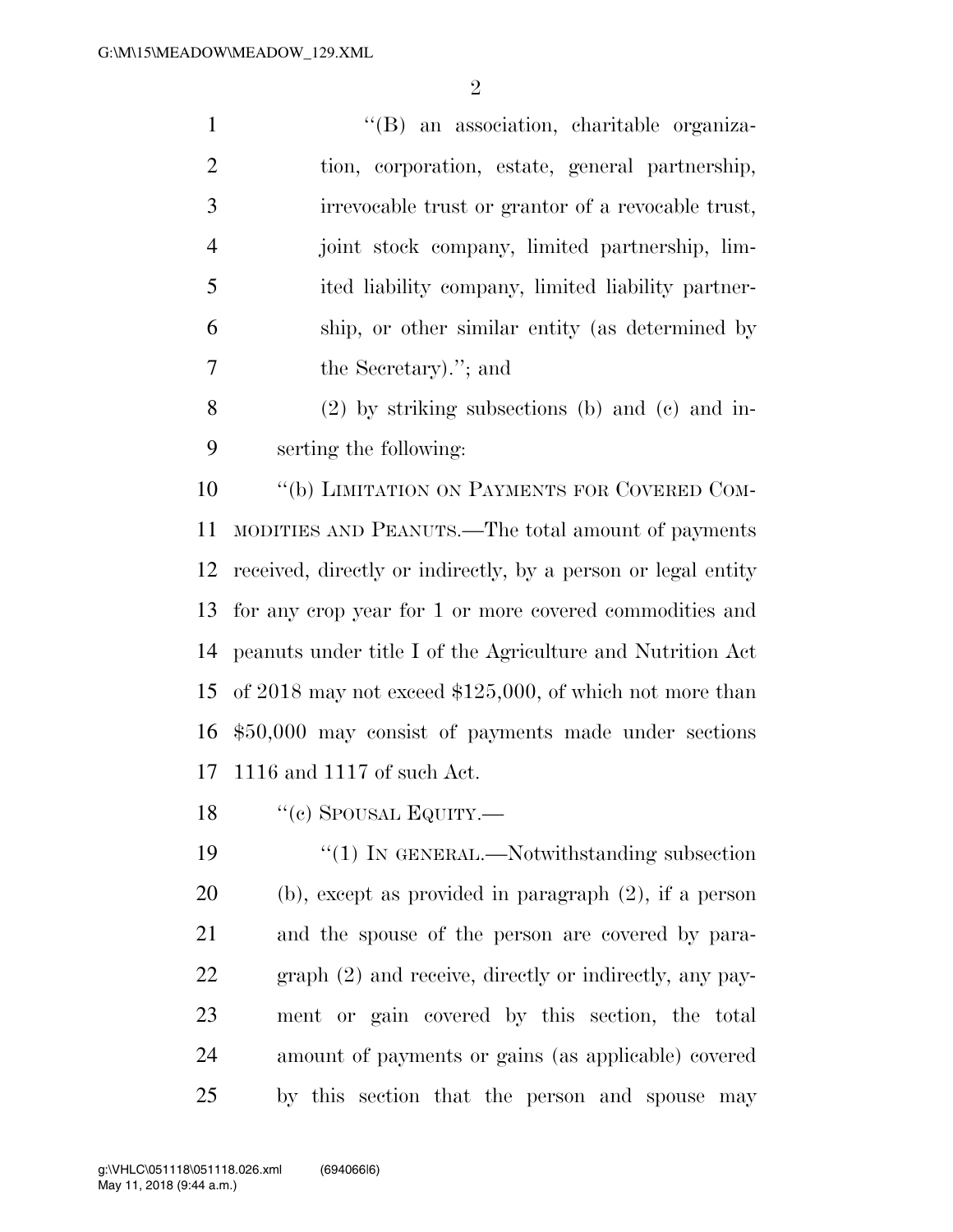1 jointly receive during any crop year may not exceed an amount equal to twice the applicable dollar amounts specified in subsection (b).

4  $"(2)$  EXCEPTIONS.—

5 "(A) SEPARATE FARMING OPERATIONS. In the case of a married couple in which each spouse, before the marriage, was separately en- gaged in an unrelated farming operation, each spouse shall be treated as a separate person with respect to a farming operation brought into the marriage by a spouse, subject to the condition that the farming operation shall re- main a separate farming operation, as deter-mined by the Secretary.

15 "(B) ELECTION TO RECEIVE SEPARATE PAYMENTS.—A married couple may elect to re- ceive payments separately in the name of each spouse if the total amount of payments and benefits described in subsection (b) that the married couple receives, directly or indirectly, does not exceed an amount equal to twice the applicable dollar amounts specified in those 23 subsections.";

 (3) in subsection (d), by striking ''associated'' and all that follows through the end of the sentence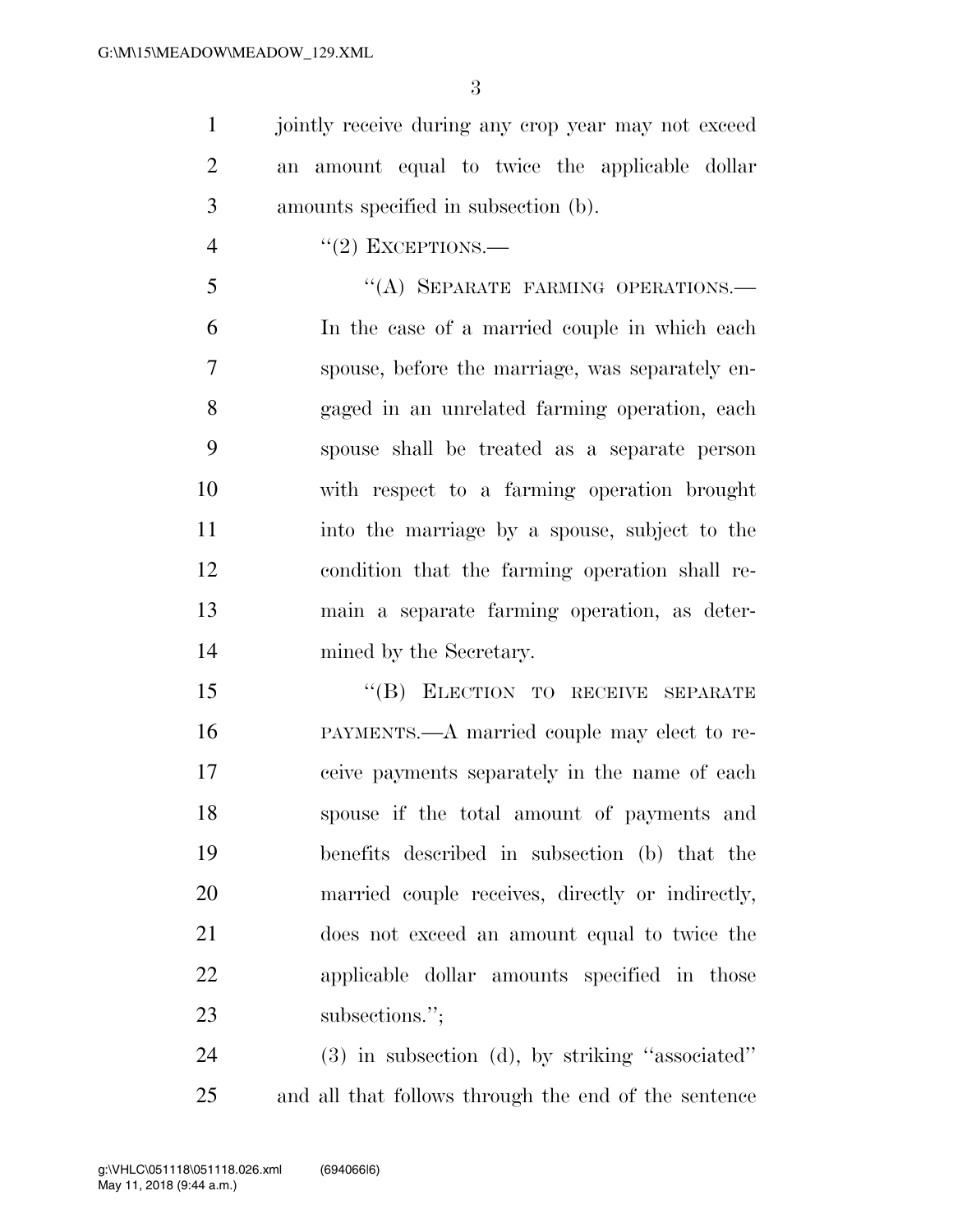| $\mathbf{1}$   | and inserting "associated with subtitle B of title I         |
|----------------|--------------------------------------------------------------|
| $\overline{2}$ | of the Agriculture and Nutrition Act of 2018."; and          |
| 3              | $(4)$ in subsection $(e)(3)$ —                               |
| $\overline{4}$ | (A) by striking "(A) IN GENERAL.—"; and                      |
| 5              | $(B)$ by striking subparagraph $(B)$ ;                       |
| 6              | $(5)$ in subsection $(f)$ —                                  |
| 7              | $(A)$ in paragraph $(3)(B)$ , by adding at the               |
| 8              | end the following new clause:                                |
| 9              | "(iii) LEGITIMATE ENTITIES.—In pro-                          |
| 10             | mulgating regulations to define the term                     |
| 11             | 'legal entity' as the term applies to irrev-                 |
| 12             | ocable trusts, the Secretary shall ensure                    |
| 13             | that irrevocable trusts are legitimate enti-                 |
| 14             | ties that have not been created for the pur-                 |
| 15             | pose of avoiding a payment limitation.";                     |
| 16             | and                                                          |
| 17             | (B) by striking paragraph (4) and redesig-                   |
| 18             | nating paragraphs $(5)$ , $(6)$ , $(7)$ , and $(8)$ as       |
| 19             | paragraphs $(4)$ , $(5)$ , $(6)$ , and $(7)$ , respectively; |
| 20             | and                                                          |
| 21             | $(6)$ in subsection $(h)$ , in the second sentence, by       |
| 22             | striking "or other entity" and inserting "or legal en-       |
| 23             | $\text{tity}$ .                                              |
| 24             | (b) CONFORMING AMENDMENTS.—                                  |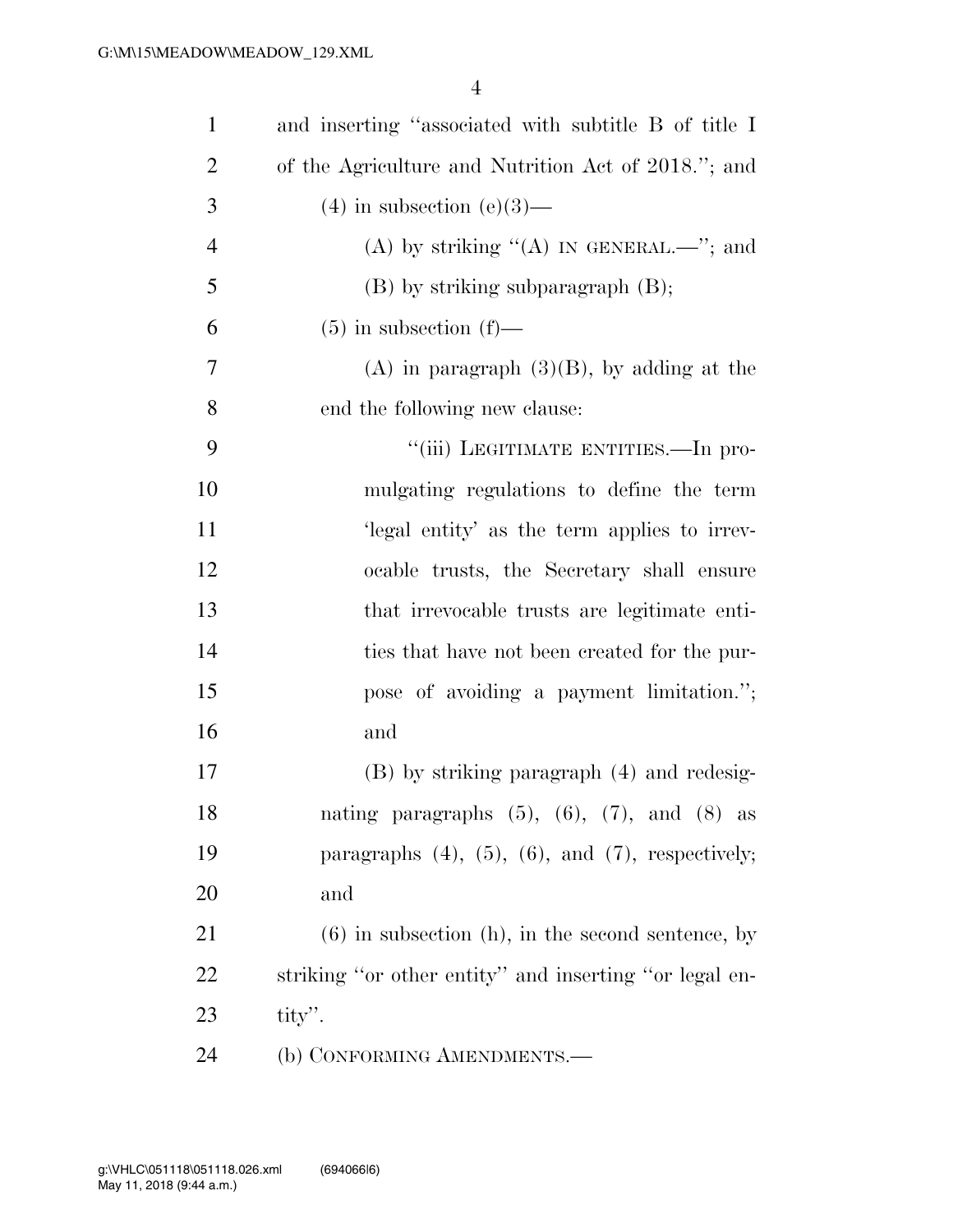| $\mathbf{1}$   | (1) Section 1001 of the Food Security Act of         |
|----------------|------------------------------------------------------|
| $\overline{2}$ | 1985 (7 U.S.C. 1308) is amended—                     |
| 3              | (A) in subsection (e)(1), by striking "sub-          |
| $\overline{4}$ | sections (b) and (c)" and inserting "subsection      |
| 5              | $(b)$ ";                                             |
| 6              | $(B)$ in subsection $(f)(2)$ , by striking "Sub-     |
| 7              | sections (b) and (c)" and inserting "Subsection      |
| 8              | $(b)$ ";                                             |
| 9              | $(C)$ in subsection $(g)$ —                          |
| 10             | (i) in paragraph $(1)$ , by striking "sub-           |
| 11             | section (b) or (c)" and inserting "sub-              |
| 12             | section $(b)$ "; and                                 |
| 13             | (ii) in paragraph $(2)(A)$ , by striking             |
| 14             | "subsections (b) and $(e)$ " and inserting           |
| 15             | "subsection $(b)$ ".                                 |
| 16             | (2) Section 1001A of the Food Security Act of        |
| 17             | 1985 (7 U.S.C. 1308–1) is amended—                   |
| 18             | (A) in subsection (a), by striking "sub-             |
| 19             | sections (b) and (c) of section $1001$ " and in-     |
| 20             | serting "section $1001(b)$ "; and                    |
| 21             | $(B)$ in subsection $(b)(1)$ , by striking "sub-     |
| 22             | section (b) or (c) of section $1001$ " and inserting |
| 23             | "section $1001(b)$ ".                                |
| 24             | $(3)$ Section 1001B(a) of the Food Security Act      |
| 25             | of 1985 (7 U.S.C. 1308–2(a)) is amended in the       |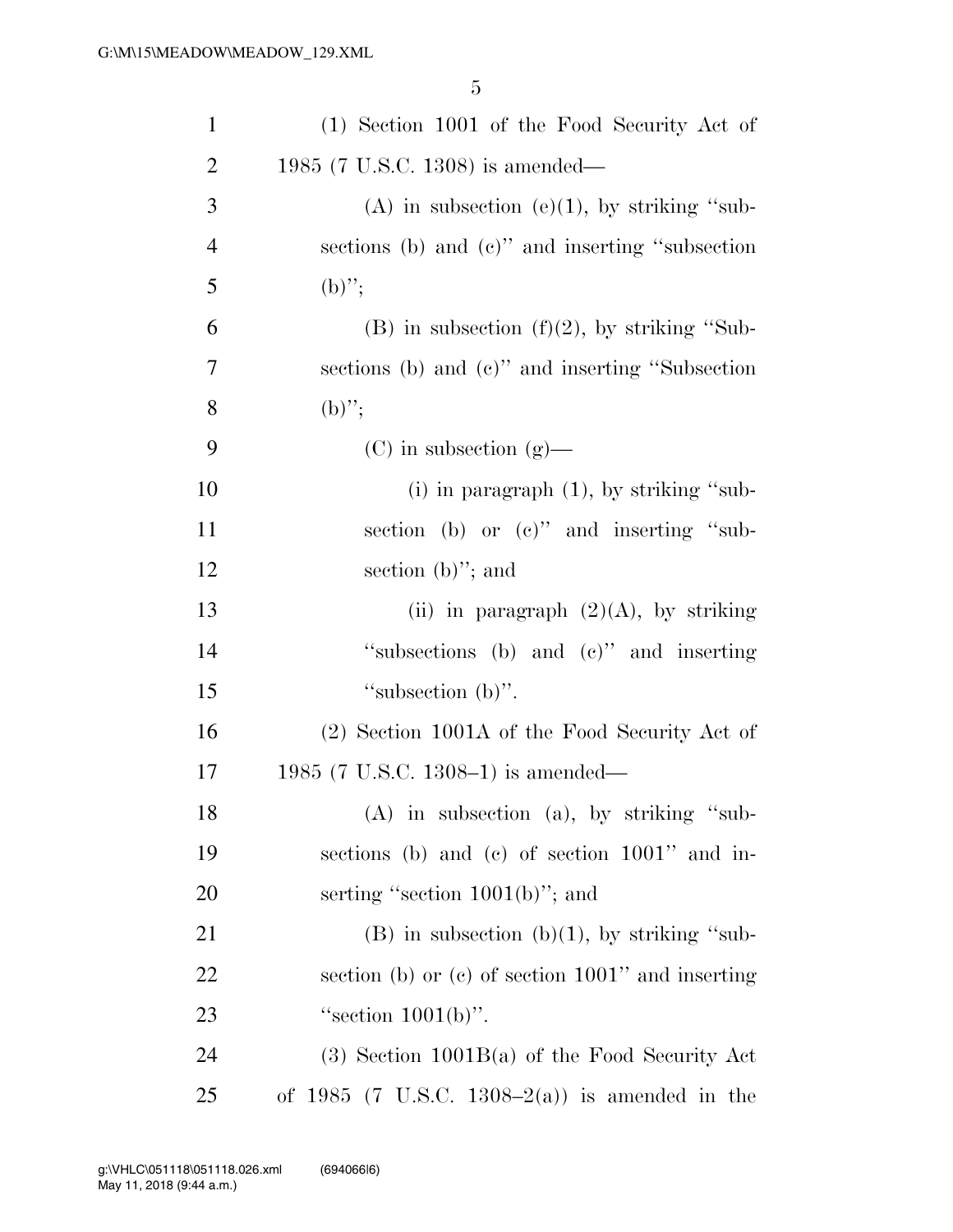| $\mathbf{1}$   | matter preceding paragraph (1) by striking "sub-               |
|----------------|----------------------------------------------------------------|
| $\overline{2}$ | sections (b) and (c) of section 1001" and inserting            |
| 3              | "section $1001(b)$ ".                                          |
| $\overline{4}$ | (c) FURTHER CONFORMING AMENDMENTS.—                            |
| 5              | (1) TREATMENT OF FEDERAL AGENCIES AND                          |
| 6              | STATE AND LOCAL GOVERNMENTS.—Section $1001(f)$                 |
| 7              | of the Food Security Act of 1985 $(7 \text{ U.S.C. } 1308(f))$ |
| 8              | is amended—                                                    |
| 9              | (A) in paragraph $(5)(A)$ , by striking "or                    |
| 10             | title XII" and inserting "title I of the Agri-                 |
| 11             | culture and Nutrition Act of 2018, or title                    |
| 12             | $XII$ "; and                                                   |
| 13             | (B) in paragraph $(6)(A)$ , by striking "or                    |
| 14             | title XII" and inserting "title I of the Agri-                 |
| 15             | culture and Nutrition Act of 2018, or title                    |
| 16             | XII".                                                          |
| 17             | (2) FOREIGN PERSONS INELIGIBLE.—Section                        |
| 18             | $1001C(a)$ of the Food Security Act of 1985 (7)                |
| 19             | U.S.C. $1308-3(a)$ is amended by inserting "title I            |
| 20             | of the Agriculture and Nutrition Act of 2018," after           |
| 21             | " $2014$ ,".                                                   |
| 22             | (d) APPLICATION.—The amendments made by this                   |
| 23             | section shall apply beginning with the 2019 crop year.         |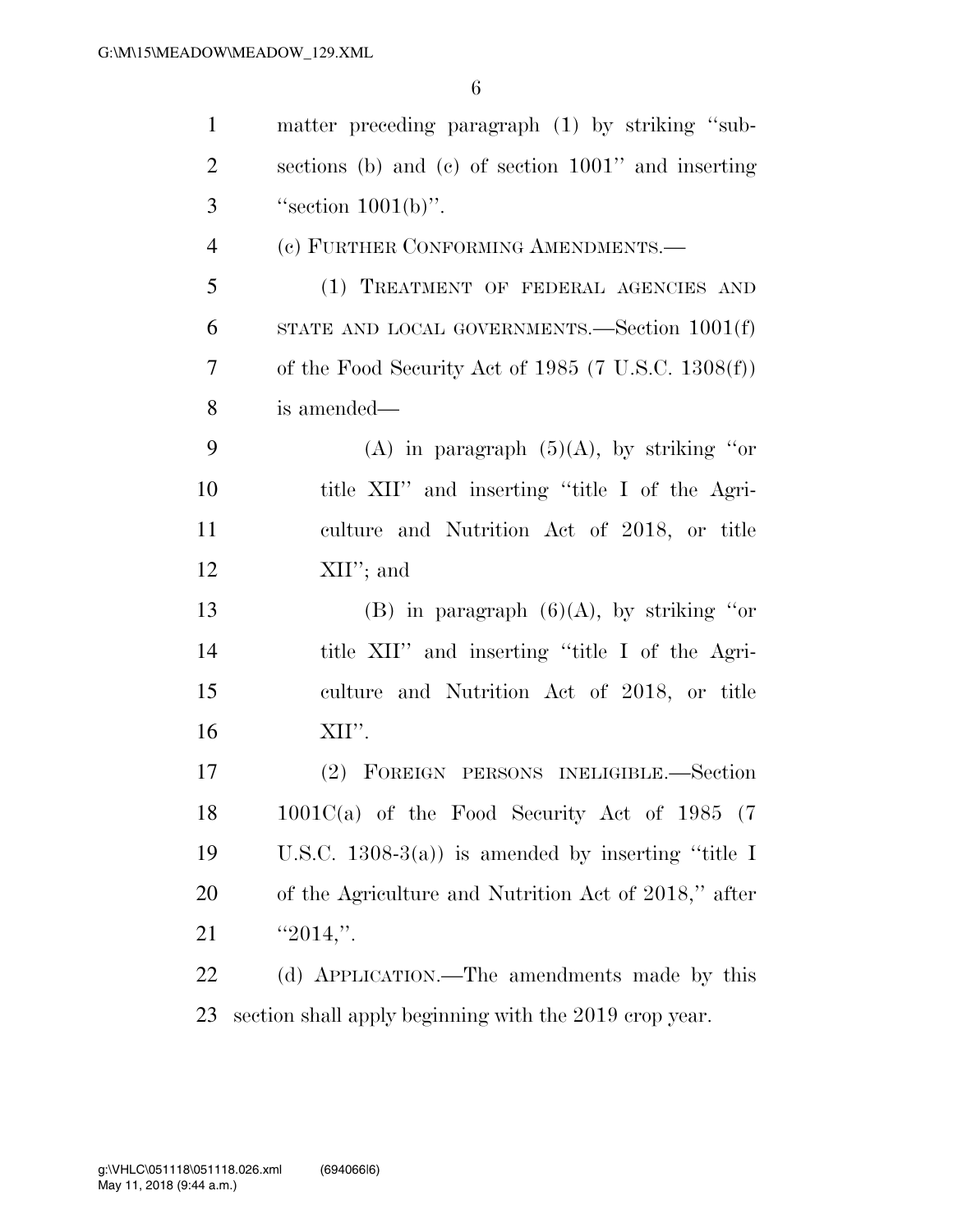| 1              | SEC. 1603A. PAYMENTS LIMITED TO ACTIVE FARMERS.    |
|----------------|----------------------------------------------------|
| $\overline{2}$ | Section 1001A of the Food Security Act of 1985 (7) |
| 3              | U.S.C. $1308-1$ ) is amended—                      |
| $\overline{4}$ | $(1)$ in subsection $(b)(2)$ —                     |
| 5              | $(A)$ in subparagraph $(A)$ , by striking "(in-    |
| 6              | cluding a person participating in a farming op-    |
| 7              | eration as a partner in a general partnership, a   |
| 8              | participant in a joint venture, a grantor of a     |
| 9              | revocable trust, or a participant in a similar en- |
| 10             | tity, as determined by the Secretary)";            |
| 11             | $(B)$ in subparagraph $(A)(i)(II)$ , by striking   |
| 12             | "or active personal management";                   |
| 13             | $(C)$ in subparagraph $(B)(ii)$ , by striking      |
| 14             | "or active personal management"; and               |
| 15             | (D) by striking subparagraph $(C)$ and re-         |
| 16             | designating subparagraph (D) as subparagraph       |
| 17             | $(C)$ ; and                                        |
| 18             | $(2)$ in subsection $(e)$ —                        |
| 19             | $(A)$ in paragraph $(1)$ —                         |
| 20             | (i) by striking subparagraph (A) and               |
| 21             | inserting the following:                           |
| 22             | $\lq\lq$ the landowner share-rents the land at     |
| 23             | a rate that is usual and customary or receives     |
| 24             | rent or income based on the operating results of   |
| 25             | the operation;";                                   |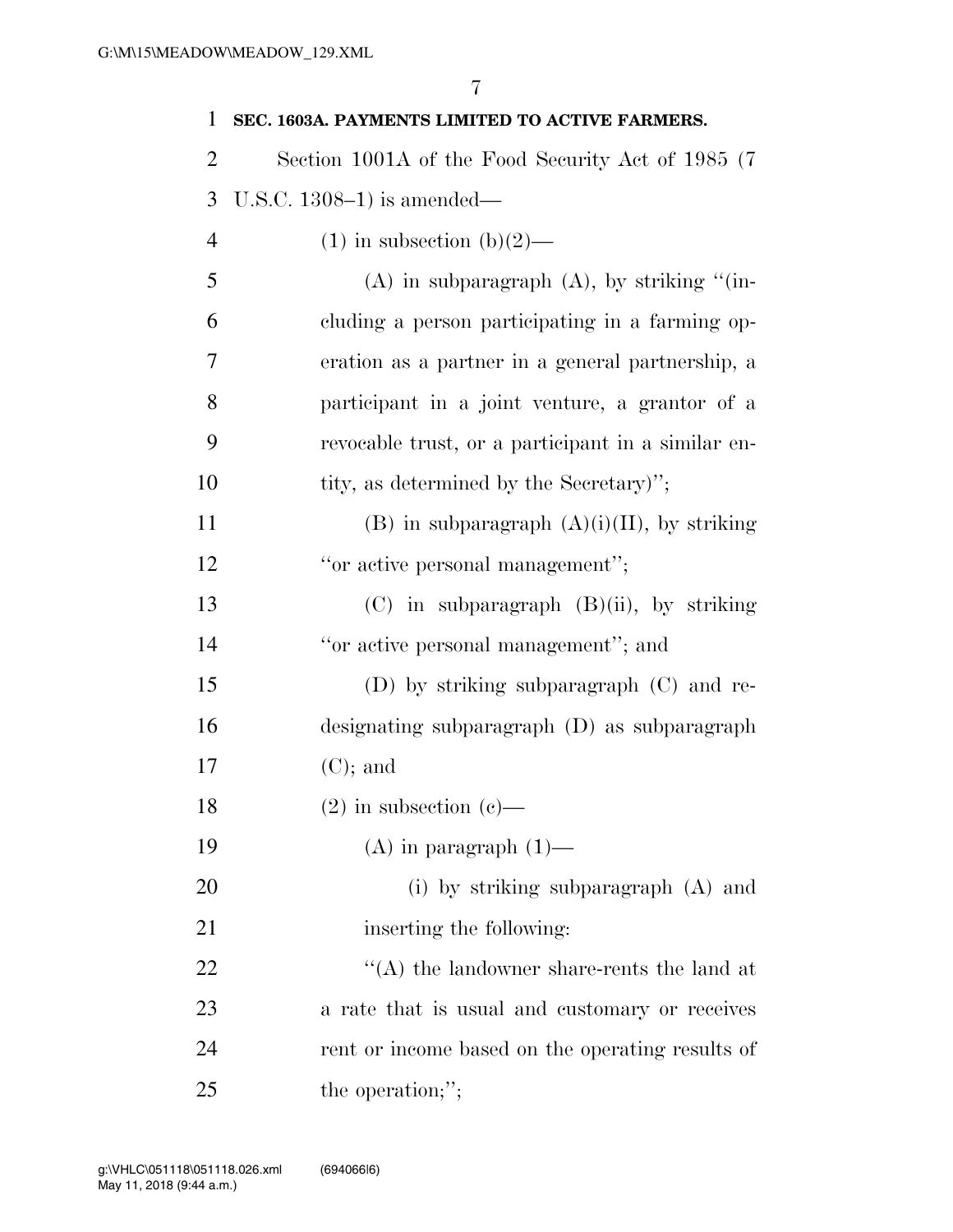| $\mathbf{1}$   | (ii) in subparagraph $(B)$ , by striking               |
|----------------|--------------------------------------------------------|
| $\overline{2}$ | the period at the end and inserting ";                 |
| 3              | and"; and                                              |
| $\overline{4}$ | (iii) by adding at the end the fol-                    |
| 5              | lowing:                                                |
| 6              | $\lq\lq$ (C) the share of the payments received by     |
| $\overline{7}$ | the landowner is commensurate with the share           |
| 8              | of the crop or income received as rent.";              |
| 9              | (B) in paragraph $(2)(A)$ , by striking "ac-           |
| 10             | tive personal management or";                          |
| 11             | $(C)$ in paragraph $(5)$ —                             |
| 12             | (i) by striking " $(5)$ " and all that fol-            |
| 13             | lows through $((A)$ IN GENERAL.—A per-                 |
| 14             | son" and inserting the following:                      |
| 15             | "(5) CUSTOM FARMING SERVICES.—A person";               |
| 16             | (ii) by inserting "under usual and                     |
| 17             | customary terms" after "services"; and                 |
| 18             | (iii) by striking subparagraph (B);                    |
| 19             | and                                                    |
| 20             | (D) by adding at the end the following:                |
| 21             | "(7) FARM MANAGERS.—A person who other-                |
| 22             | wise meets the requirements of this subsection other   |
| 23             | than $(b)(2)(A)(i)(II)$ shall be considered to be ac-  |
| 24             | tively engaged in farming, as determined by the Sec-   |
| 25             | retary, with respect to the farming operation, includ- |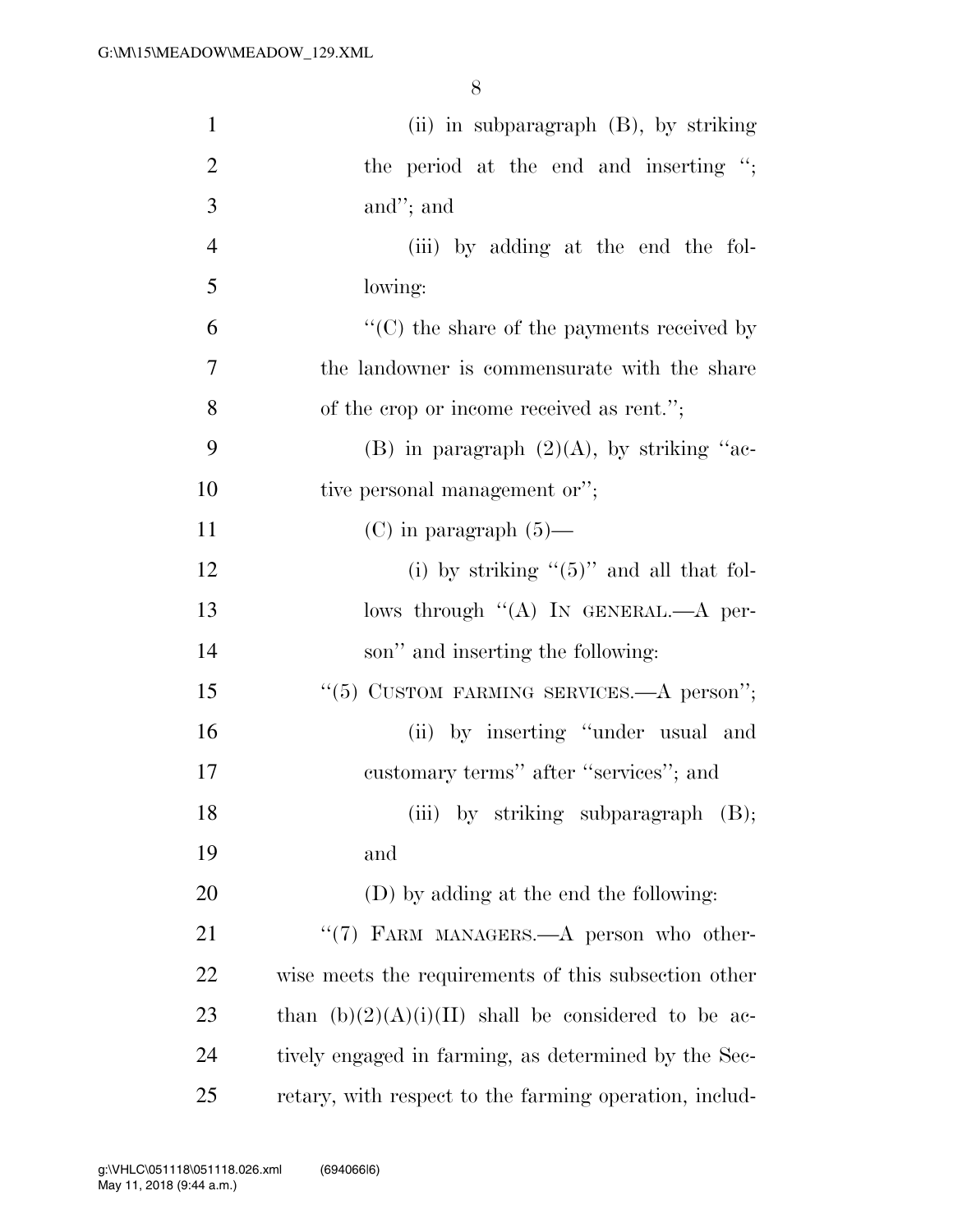| $\mathbf{1}$   | ing a farming operation that is a sole proprietorship, |
|----------------|--------------------------------------------------------|
| $\overline{2}$ | a legal entity such as a joint venture or general      |
| 3              | partnership, or a legal entity such as a corporation   |
| $\overline{4}$ | or limited partnership, if the person—                 |
| 5              | $\lq\lq$ makes a significant contribution of           |
| 6              | management to the farming operation that—              |
| $\overline{7}$ | "(i) is critical to the profitability of               |
| 8              | the farming operation;                                 |
| 9              | "(ii) is performed on a regular, con-                  |
| 10             | tinuous, and substantial basis; and                    |
| 11             | "(iii) equals at least 520 hours annu-                 |
| 12             | ally, or at least 25 percent of the total              |
| 13             | management hours required for the farm-                |
| 14             | ing operation on an annual basis, as deter-            |
| 15             | mined by the Secretary;                                |
| 16             | $\lq\lq(B)(i)$ is the only person in the farming       |
| 17             | operation qualifying as actively engaged in            |
| 18             | farming by using the farm manager special              |
| 19             | class designation under this paragraph; and            |
| 20             | "(ii) together with any other persons in the           |
| 21             | farming operation qualifying as actively en-           |
| 22             | gaged in farming under subsection $(b)(2)$ or as       |
| 23             | part of a special class under this subsection,         |
| 24             | does not collectively receive, directly or indi-       |